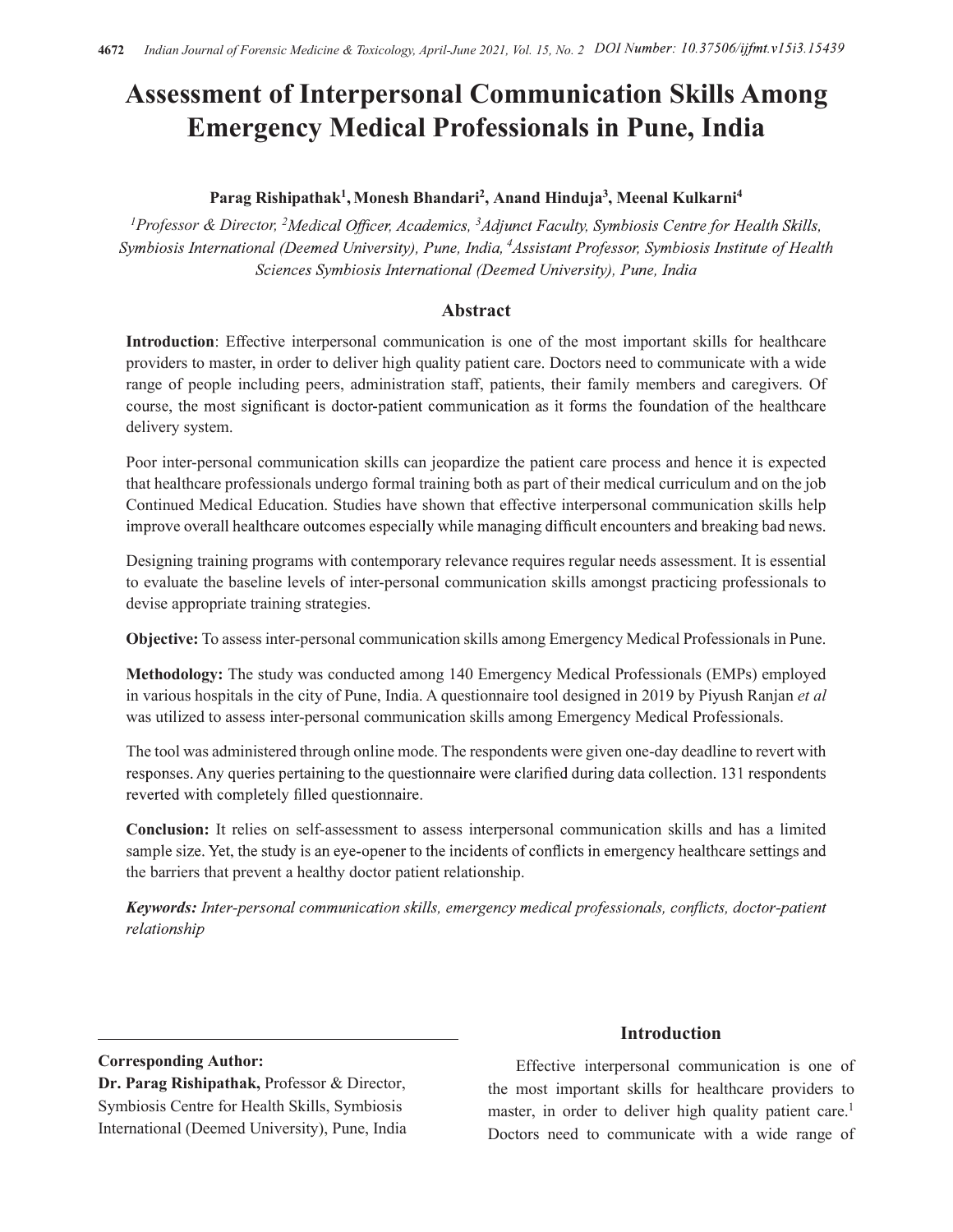people including peers, administration staff, patients, their family members and caregivers. Of course, the most significant is doctor-patient communication as it forms the foundation of the healthcare delivery system. It includes the process of history taking, explaining a diagnosis or prognosis, giving instruction for treatments, and counseling.2

Poor inter-personal communication skills can jeopardize the patient care process and hence it is expected that healthcare professionals undergo formal items) to doctor-patient conflicts. Section B focused on training both as part of their medical curriculum and on the job Continued Medical Education. Studies have shown that effective interpersonal communication skills help improve overall healthcare outcomes especially while managing difficult encounters and breaking bad news.3,4,5

In the everchanging healthcare environment, interprofessional and doctor patient relationships are rapidly evolving. This apart Emergency Medicine is a challenging branch of Medicine where healthcare professionals are highly stressed and their burnout rates (Cronbach  $\alpha$ : 0.497, 0.885 and 0.771 for sections A, B are high.6,7

In such scenarios, effective inter-personal communication skills are an important tool to ensure the delivery of quality healthcare. Lack of empathy response on a five-point Likert scale. Informed consent in communication is the key reason behind increasing 8

relevance requires regular needs assessment. It is essential to evaluate the baseline levels of interpersonal communication skills amongst practicing questionnaire were clarified during data collection. professionals to devise appropriate training strategies.<sup>9</sup> 131 respondents reverted with completely filled Self-assessment of communication skills by healthcare professionals yields valuable information which can be utilized to improve the skillset during on the job training.

# **Objective**

To assess inter-personal communication skills among Emergency Medical Professionals in Pune

#### Methodology

The study was conducted among 140 Emergency Medical Professionals (EMPs) employed in various hospitals in the city of Pune, India. A questionnaire tool designed in 2019 by Piyush Ranjan et al was utilized to assess inter-personal communication skills among Emergency Medical Professionals.10

The questionnaire consisted of forty-one items divided into three sections. Section A devoted (four (twenty-nine items) self-assessment of communication skills in different scenarios like dealing patient in IPD, OPD and breaking bad news. This section is further divided into four domains, covering important aspects such as components of communication, dealing with patients in outpatient and intensive-care settings, breaking bad news, and communication with colleagues. Section C (eight items) pertained to barriers in practicing good inter-personal communication skills. The reliability of the questionnaire is found to be high and C, respectively).

Section A of the questionnaire required a numerical response whereas items in Section B and C require was taken during administration of the questionnaire.

Designing training programs with contemporary filled. The tool was administered through online All forty-one items were required to be mandatorily mode. The respondents were given one-day deadline to revert with responses. Any queries pertaining to the questionnaire. The data was tabulated and statistically analyzed with the help of SPSS version 23.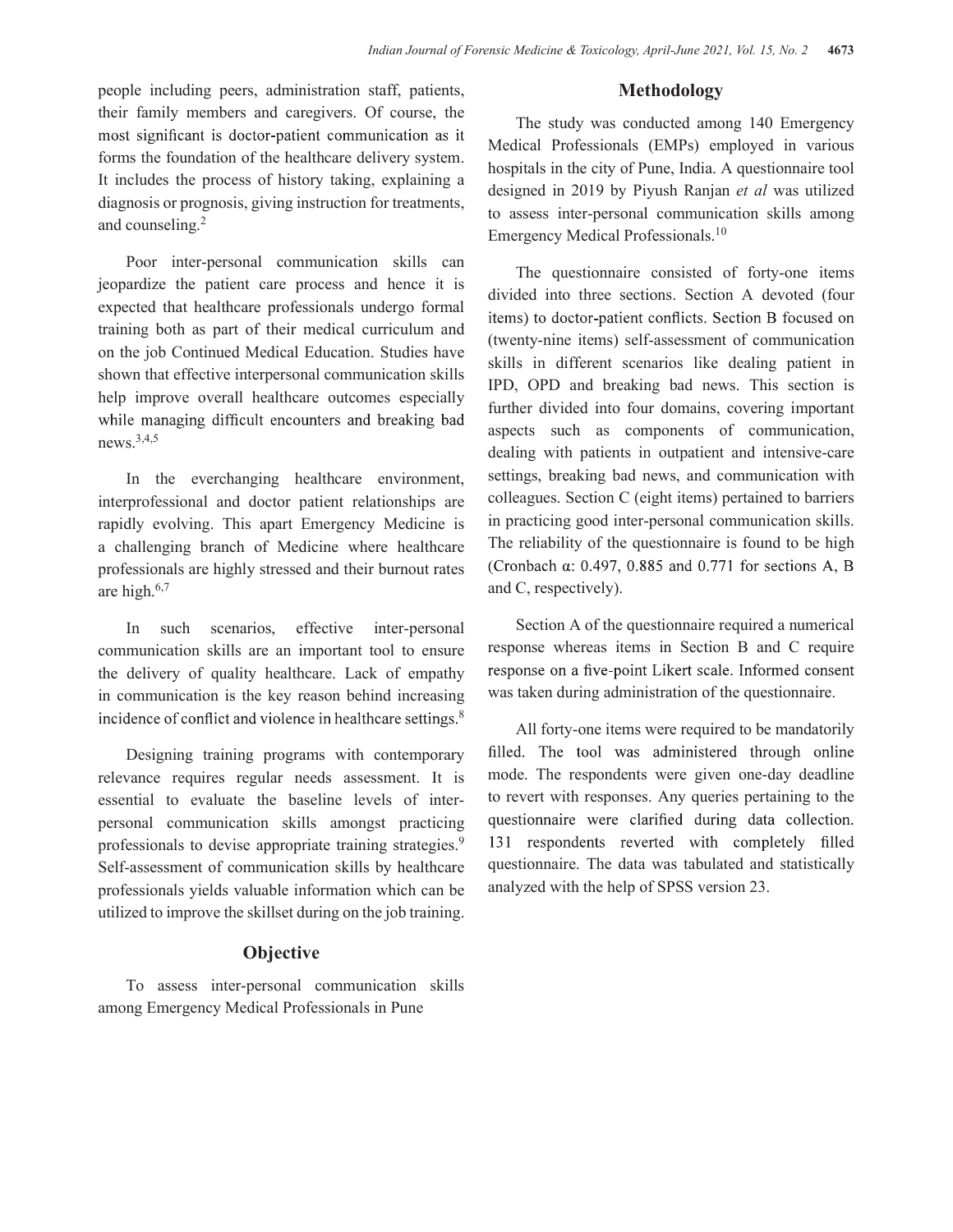### Result

Table 1: Demographic Data

| <b>Result</b><br>Table 1: Demographic Data |                |
|--------------------------------------------|----------------|
| Participants                               | 131            |
| Age                                        |                |
| $21$ to $25$ years                         | 55 (42 %)      |
| 25 to 30 years                             | 66 (50.44%)    |
| Above 30 years                             | 10 $(7.6\%)$   |
| Sex                                        |                |
| Female                                     | 101 $(77.1\%)$ |
| Male                                       | 30 (22.9%)     |
| Qualification                              |                |
| $\operatorname{BHMS}$                      | 57 (43.5%)     |
| <b>BAMS</b>                                | 54 (41.2%)     |
| $\rm BUMS$                                 | $14(10.7\%)$   |
| <b>BNYS</b>                                | $3(2.3\%)$     |
| Others                                     | $3(2.4\%)$     |
| Work Experience                            |                |
| Below 1 year                               | 64 (48.9%)     |
| 1 to 3 years                               | 50 (38.2%)     |
| 3 to 6 years                               | $7(5.3\%)$     |
| More than 6 years                          | $10(7.6\%)$    |



**Figure 1: Frequency of Minor Conflicts**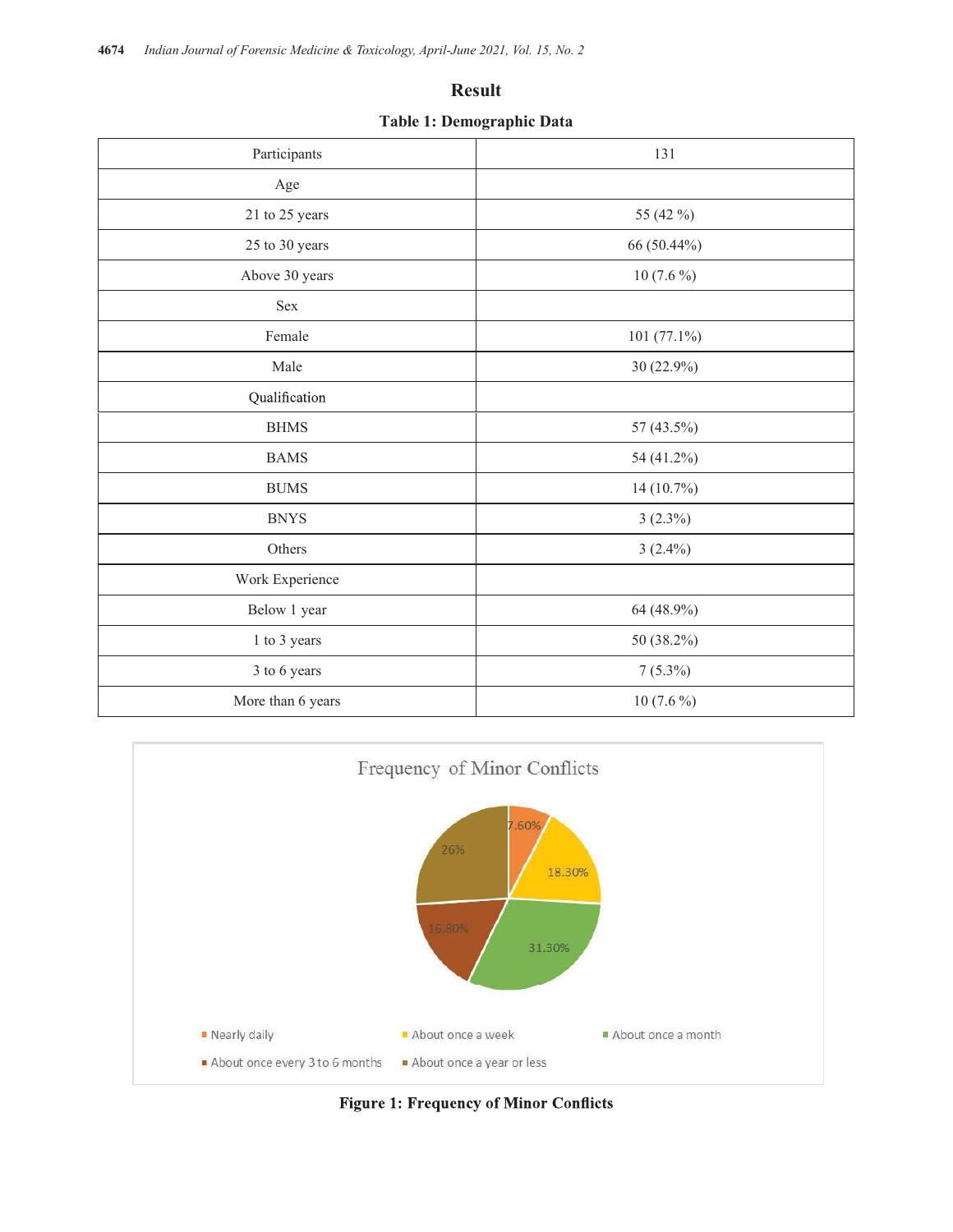

As seen in Fig.1 majority EMS professionals encountered minor conflicts very frequently.

### **Figure 2: Frequency of Major Verbal Conflicts**

As seen in Fig. 2, nearly 8 % of EMS professionals face major verbal conflicts nearly daily. Another 17 % of them faced it once a week. as many as 13.7 % of EMS professionals were victims of major conflicts once in 3 to 6 months while another 53.4 % of EMS professionals had experienced it atleast once during their career.



As depicted in Fig 3. most EMP's felt that effective communication can be extremely helpful in preventing conflicts.

|           | Range     | Total Mean Score | <b>Standard Deviation</b> |
|-----------|-----------|------------------|---------------------------|
| Section B | (90, 145) | 28.21            | 12.49                     |
| Section C | (11, 40)  | 26.92            | 5.82                      |

| Table 2 |  |
|---------|--|
|---------|--|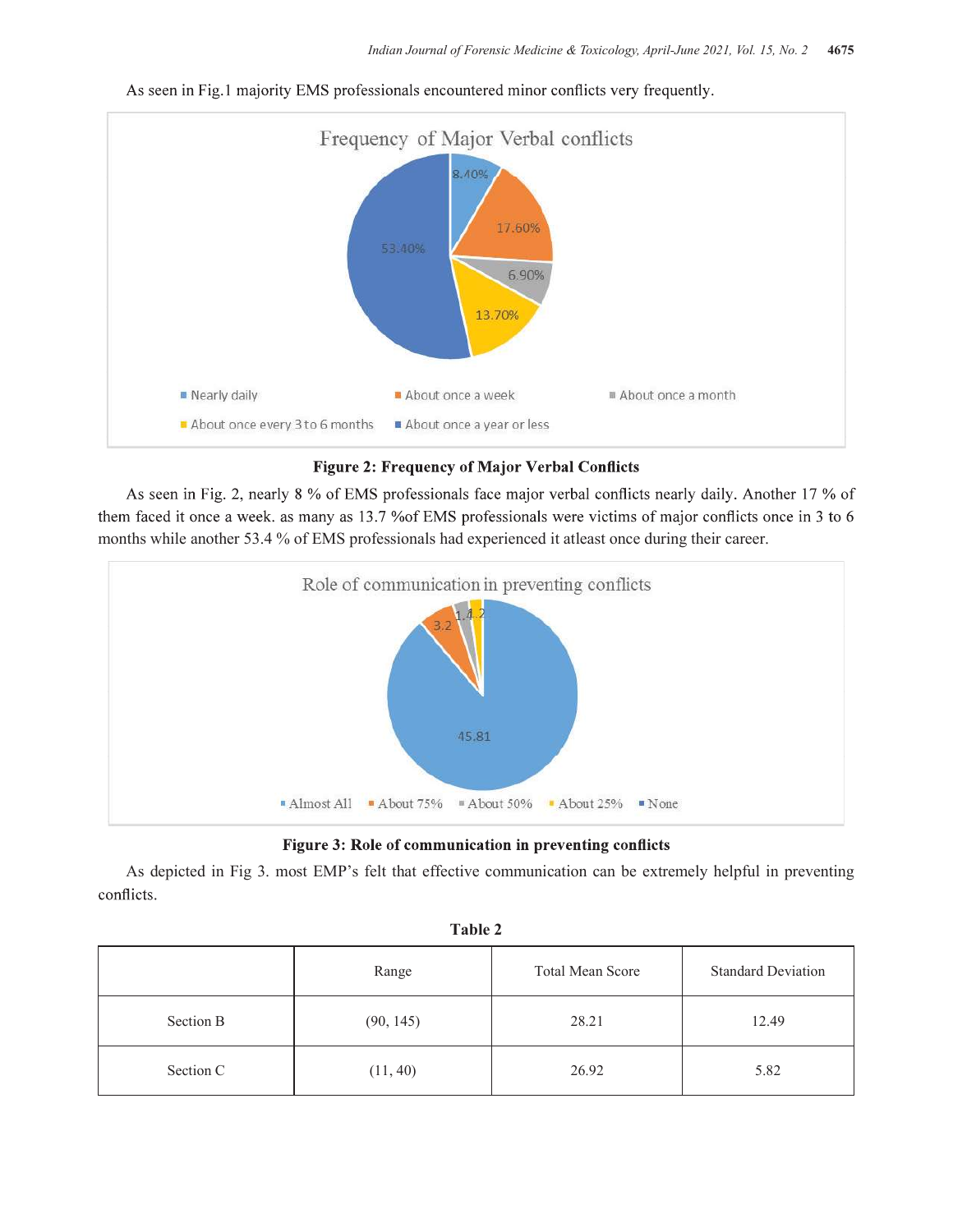As seen in Table 2 the respondents scored themselves high on various aspects of doctor patient communication. But they also identified vital barriers that hamper effective communication.

Conflict occurs as a result of poor communication. The increasing incidences of minor and major conflicts including physical violence in healthcare settings is extremely disturbing and demoralizes the healthcare professionals. Emergency Medical professionals work in high stress environment and in many cases the patients are already critical and might deteriorate further. This exposes them to greater frequency of conflict with the patient caregivers. Hence, effective communication 1 among this cadre is extremely significant to ensure smooth workflow and healthy doctor patient relationship.

The results demonstrate the high frequency of conflicts encountered by EMS professionals as part of their job. This is inspite of the fact that most  $EMS = 2$ . professionals scored high on the self-assessment scale of doctor patient communication. This points to the fact that most EMS professionals tend to suffer from a relative bias in terms of their communication skills. This  $\frac{3}{2}$ is further reiterated by the high score obtained in the barriers scale of the questionnaire. The disparity in the scores in the two scales could also be because although EMS professionals follow all communication etiquettes  $\frac{4}{1}$ yet there are many environmental barriers that are not always under their control. This could include language barriers, paucity of time, infrastructure deficits like lack of proper place or overcrowding, long working hours and lack of subject knowledge required for comprehensive communication.

The results justify the need for improving the insight of EMS professionals with regard to their communication skills as well as searching for possible solutions to<br>successors the herriers All sepects of inter personal 6. overcome the barriers. All aspects of inter-personal communication should be covered thoroughly during the course of medical education. This should be reinforced during the professional career by way of interactive workshops utilizing the tools like case studies, roleplay 7. and standardized patient encounter. Self-assessment should be supplemented with peer assessment and debriefing sessions to ensure more accurate evaluation of the skillset.

#### Conclusion

**Discussion** an eyeopener to the incidents of conflicts in emergency The study has a few limitations. It relies on selfassessment to assess interpersonal communication skills and has a limited sample size. Yet, the study is healthcare settings and the barriers that prevent a healthy doctor patient relationship.

Source of Funding: Self

**Conflict of Interest: Nil** 

Ethical Clearance: Obtained from IEC, SIU

## References

- Duffy F.D, Gordon G.H., Whelan G., Cole-Kelly K., Frankel R., Buffone N., Lofton S., Wallace M.A, Goode L., Langdon L., (2004) Assessing Interpersonal and Communication Skills in Emergency Medicine, Academic Medicine; 79(6): 495-507
- 2. Ranjan P., Kumari A, Chakrawarty A. (2015) How can Doctors Improve their Communication Skills? Journal of Clinical and Diagnostic Research; 9(3): 1-4
- 3. Bonds, D.E., Foley. K.L., Dugan. E., Hall. M.A., and Extrom. P. (2004). An exploration of patients' trust in physicians in training. Journal of Healthcare for the poor and underserved;15: 294–306.
- Pichert, J.W., Miller. C.S., Hollo. A. H., Gauld-Jaeger. J., Federspiel . C. F., and Hickson G.B.(1998).What health professionals can do to identify and resolve patient dissatisfaction. Joint Commission Journal on Quality Improvement; 24: 303–312.
- 5. Thom D.H.,Kravitz R.L., Bell R. A., Krupat E.,and Azari R.(2002). Patient trust in the physician:relationship to patient requests. Family Practice;19: 476–483.
- 6. St. Michael's Hospital. "Communication is key to emergency department success, new studysays."ScienceDaily.2015.'www.sciencedaily. com/releases/2015/01/150128082239.' [Online Resource]
- 7. Chan T.M., Wallner C., Swoboda T.L., Leone K.A., Kessler C. Assessing Interpersonal and Communication Skills in Emergency Medicine
- 8. Hagihara A, Tarumi K. (2007) Association between